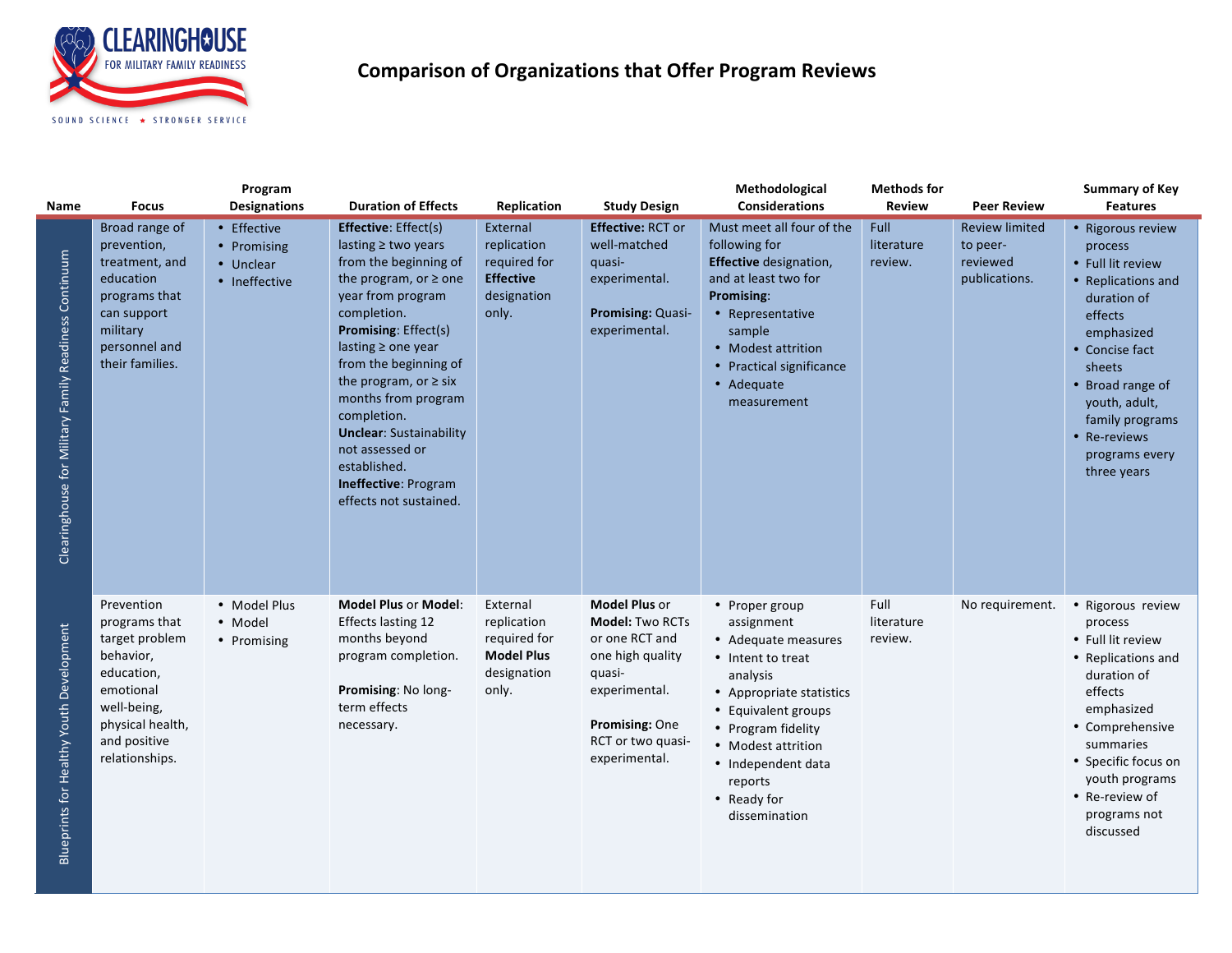| Name                                                                  | <b>Focus</b>                                                                                     | Program<br><b>Designations</b>                                                                                                                                                                                                                                           | <b>Duration of Effects</b>                                                                                                                                                                                      | Replication                                 | <b>Study Design</b>                                                                                          | Methodological<br><b>Considerations</b>                                                                                                                                                                                                                                                                                                   | <b>Methods for</b><br><b>Review</b>                                                                                                                                                                 | <b>Peer Review</b>                                                   | <b>Summary of Key</b><br><b>Features</b>                                                                                                                                                                                                  |
|-----------------------------------------------------------------------|--------------------------------------------------------------------------------------------------|--------------------------------------------------------------------------------------------------------------------------------------------------------------------------------------------------------------------------------------------------------------------------|-----------------------------------------------------------------------------------------------------------------------------------------------------------------------------------------------------------------|---------------------------------------------|--------------------------------------------------------------------------------------------------------------|-------------------------------------------------------------------------------------------------------------------------------------------------------------------------------------------------------------------------------------------------------------------------------------------------------------------------------------------|-----------------------------------------------------------------------------------------------------------------------------------------------------------------------------------------------------|----------------------------------------------------------------------|-------------------------------------------------------------------------------------------------------------------------------------------------------------------------------------------------------------------------------------------|
| National Registry of Evidence-based Programs and Practices<br>(NREPP) | <b>Mental health</b><br>and substance<br>abuse<br>prevention and<br>treatment.                   | • Effective<br>• Promising<br>• Ineffective<br>• Inconclusive<br>*These ratings<br>are for<br>individual<br>outcomes and<br>not for overall<br>program<br>designation                                                                                                    | Not considered for<br>placements.                                                                                                                                                                               | <b>Not</b><br>required.                     | RCTs and quasi-<br>experimental<br>designs are<br>preferred,<br>although other<br>designs are<br>considered. | • Study design<br>• Intent to treat<br><b>Statistical Precision</b><br><b>Pretest Precision</b><br>$\bullet$<br>• Pretest Equivalence<br>Pretest Adjustment<br>• Analysis Method<br>• Threats to Internal<br>Validity<br>• Measurement<br>Reliability<br>• Measurement<br>Validity<br>• Attrition<br>• Effect Sizes<br>• Program Fidelity | Program<br>developers<br>submit<br>materials<br>that are<br>reviewed; in<br>addition<br>literature<br>searches are<br>conducted.                                                                    | Peer-reviewed<br>publications,<br>books, or<br>technical<br>reports. | • Broad range of<br>youth, adult,<br>family programs<br>• New system in<br>place to review<br>programs<br>• Re-reviewing old<br>programs with<br>new system over<br>next 3 years<br>• Systematic re-<br>review not<br>discussed           |
| California Evidence-Based Clearinghouse                               | Variety of topics<br>related to child<br>welfare. An<br>advisory<br>committee<br>selects topics. | • Well-supported<br>by research<br>• Supported by<br>research<br>• Promising<br>research<br>evidence<br>• Evidence fails<br>to demonstrate<br>effect<br>• Concerning<br>Practice<br>• Not able to be<br>rated<br>*Also rated on<br>relevance to child<br>welfare system. | For well-supported<br>programs, effects<br>must last at least one<br>year beyond program<br>termination. For<br>supported programs,<br>effects must last at<br>least 6 months beyond<br>program<br>termination. | Required for<br>well-supported<br>programs. | Well-supported<br>or Evidence fails<br>to<br>demonstrate:<br>RCT.<br>Promising: Quasi-<br>experimental.      | • No iatrogenic effects<br>• Manualized<br>• Number of<br>replications<br>• Duration of effects<br>• Research design<br><b>Quality of measures</b><br>• Effects across<br>multiple studies                                                                                                                                                | Selected<br>topic<br>experts help<br>identify<br>programs.<br>Comprehens<br>ive<br>literature<br>reviews are<br>conducted.<br>Program<br>developers<br>also are<br>contacted<br>for<br>information. | Evaluations<br>published in<br>peer-reviewed<br>outlets only.        | • Rigorous review<br>process<br>• Full lit review<br>• Replications and<br>duration of<br>effects<br>emphasized<br>• Specific focus on<br>select child<br>welfare topics<br>• Re-reviews<br>programs when<br>new research is<br>available |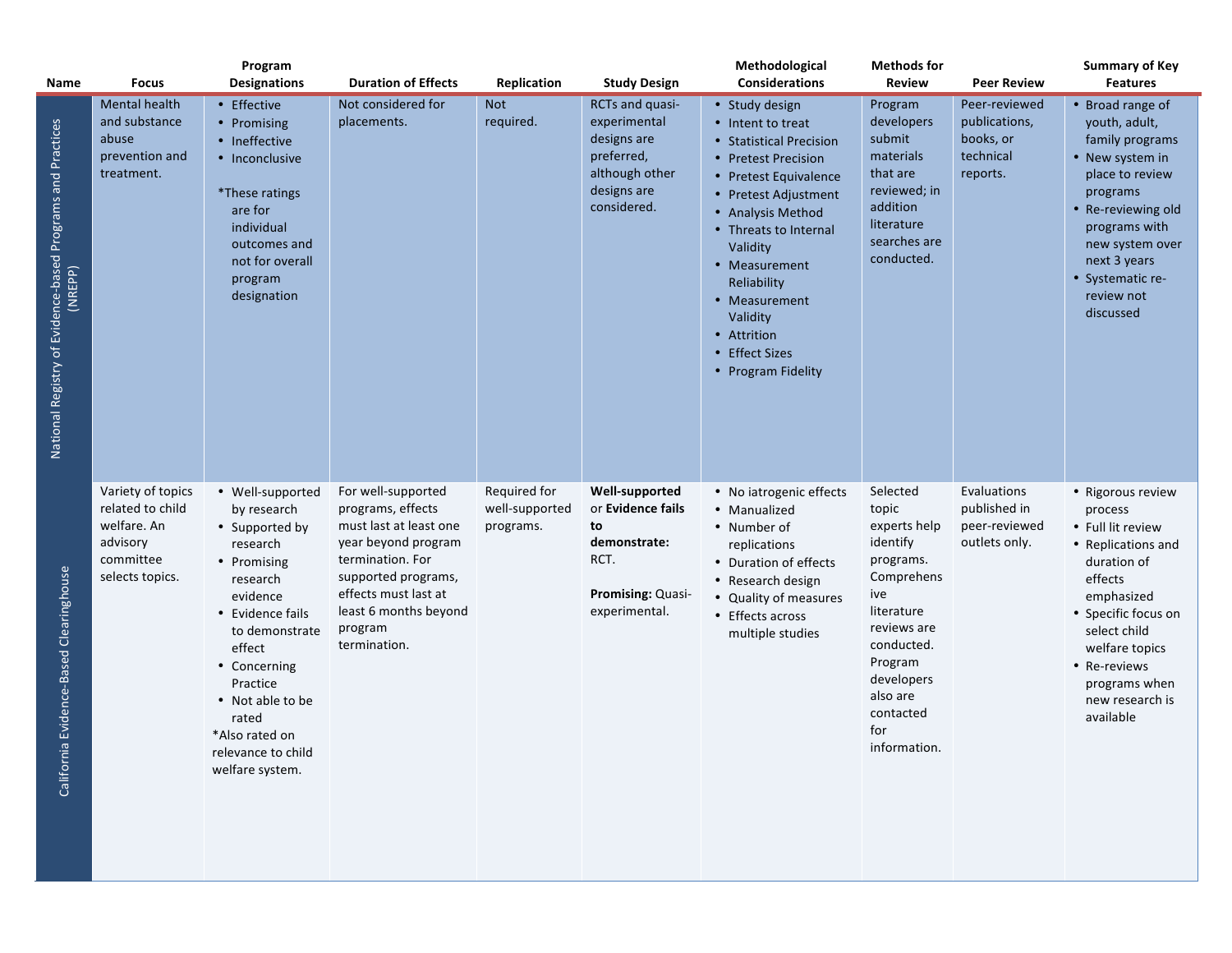| Name                                                                  | <b>Focus</b>                                                                                                                                                | Program<br><b>Designations</b>                                                                                                                                                                 | <b>Duration of Effects</b>                                                                                                                                                                                                                                           | Replication   | <b>Study Design</b>                                                                                                                                                  | Methodological<br><b>Considerations</b>                                                                                                                                                                                                              | <b>Methods for</b><br><b>Review</b>                                                                 | <b>Peer Review</b>                                                                                                                      | <b>Summary of Key</b><br><b>Features</b>                                                                                                                                                         |
|-----------------------------------------------------------------------|-------------------------------------------------------------------------------------------------------------------------------------------------------------|------------------------------------------------------------------------------------------------------------------------------------------------------------------------------------------------|----------------------------------------------------------------------------------------------------------------------------------------------------------------------------------------------------------------------------------------------------------------------|---------------|----------------------------------------------------------------------------------------------------------------------------------------------------------------------|------------------------------------------------------------------------------------------------------------------------------------------------------------------------------------------------------------------------------------------------------|-----------------------------------------------------------------------------------------------------|-----------------------------------------------------------------------------------------------------------------------------------------|--------------------------------------------------------------------------------------------------------------------------------------------------------------------------------------------------|
| Collaborative for Academic, Social, and<br>Emotional Learning (CASEL) | Pre-K-12 social<br>and emotional<br>learning<br>programs with<br>potential for<br>broad<br>dissemination in<br>schools.                                     | No program<br>designations: all<br>programs listed<br>are considered to<br>be SELect<br>programs.                                                                                              | SELect programs must<br>be multi-year<br>programs that have<br>been evaluated.                                                                                                                                                                                       | Not required. | <b>RCT or Quasi</b>                                                                                                                                                  | Significance of<br>p<.05 for social or<br>academic behaviors<br>Grade range<br>covered<br>Study design<br>Characteristics of<br>study sample<br>Evaluation<br>outcomes<br>Must have a control<br>group                                               | Nominations<br>submitted to<br>CASEL.<br><b>Materials</b><br>submitted<br>by program<br>developers. | Peer-reviewed<br>publications and<br>technical<br>reports.                                                                              | • Specific focus on<br>SEL programs<br>• Submitted<br>materials only<br>• Re-reviews<br>conducted when<br>necessary                                                                              |
| <b>NOB</b><br>Crime-solutions.                                        | Interventions<br>that seek to<br>prevent or<br>reduce crime,<br>delinquency,<br>and related<br>problems.                                                    | • Effective<br>• Promising<br>• No effects<br>*uses<br>crimesolutions.gov<br>which outlines a<br>scoring system<br>that<br>summarizes<br>considerations and<br>guides program<br>designations. | Duration of effects is<br>one of seven criteria<br>assessed when rating<br>programs. Programs<br>that demonstrate<br>effects lasting at least<br>one year after<br>program completion<br>receive higher scores<br>than those with<br>shorter duration of<br>effects. | Not required. | All designs are<br>considered,<br>although<br>experimental<br>designs receive<br>the most weight,<br>followed by well-<br>matched quasi-<br>experimental<br>designs. | • Conceptual<br>framework<br>• Type of research<br>design<br>• Sample size<br>• Statistical adjustment<br>• Instrumentation<br>• Internal validity<br>• Follow-up period<br>• Displacement/<br>diffusion<br>• Outcome evidence<br>• Program fidelity | Full<br>literature<br>review.                                                                       | Peer-reviewed<br>publication or<br>evaluation<br>reports<br>published 1980<br>or later. Up to<br>three best<br>studies are<br>reviewed. | • Full lit review<br>• Duration of<br>effects<br>emphasized<br>• Specific focus on<br>crime and<br>delinquency<br>• Re-reviewing<br>programs<br>considered when<br>new studies are<br>identified |
| Programs Guide<br><b>OJJDP Model</b>                                  | Prevention,<br>treatment, and<br>sanctions<br>designed to<br>address<br>juvenile justice,<br>mental health,<br>and substance<br>abuse among<br>adolescents. | • Effective<br>• Promising<br>• No effects<br>*uses<br>crimesolutions.gov<br>which outlines a<br>scoring system<br>that<br>summarizes<br>considerations and<br>guides program<br>designations. | Duration of effects is<br>one of seven criteria<br>assessed when rating<br>programs. Programs<br>that demonstrate<br>effects lasting at least<br>one year after<br>program completion<br>receive higher scores<br>than those with<br>shorter duration of<br>effects. | Not required. | All designs are<br>considered,<br>although<br>experimental<br>designs receive<br>the most weight,<br>followed by well-<br>matched quasi-<br>experimental<br>designs. | • Conceptual<br>framework<br>• Type of research<br>design<br>• Sample size<br>• Statistical adjustment<br>• Instrumentation<br>• Internal validity<br>• Follow-up period<br>• Displacement/<br>diffusion<br>• Outcome evidence<br>• Program fidelity | Full<br>literature<br>review.                                                                       | Peer-reviewed<br>publication or<br>evaluation<br>reports<br>published 1980<br>or later. Up to<br>three best<br>studies are<br>reviewed. | • Full lit review<br>• Duration of<br>effects<br>emphasized<br>• Specific focus on<br>crime and<br>delinquency<br>• Re-reviewing<br>programs<br>considered when<br>new studies are<br>identified |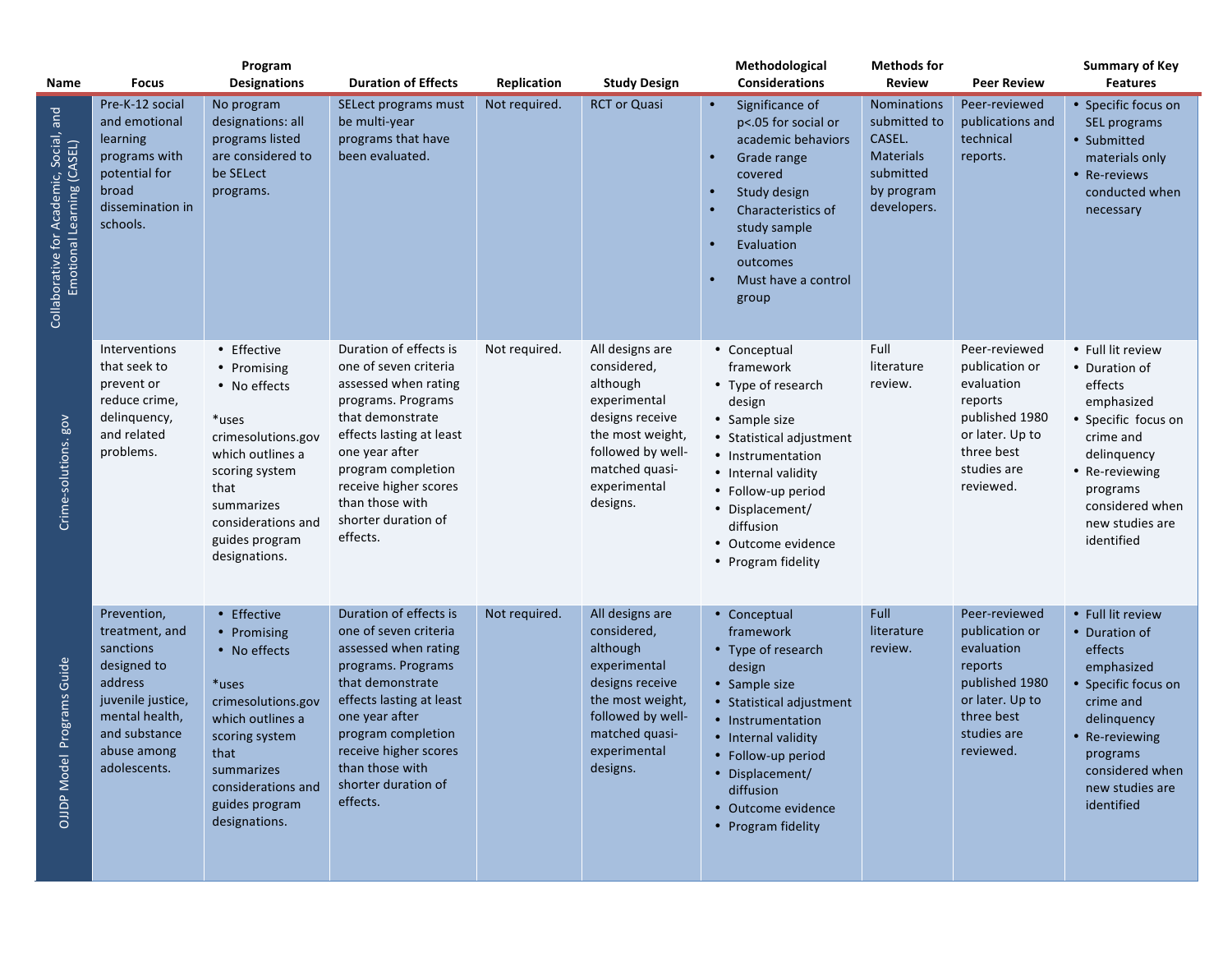| Name                                                                                                                           | <b>Focus</b>                                                                                                                                                              | Program<br><b>Designations</b>                                                                                                                                                                 | <b>Duration of Effects</b>                                                                                                                                                                                                                                           | Replication      | <b>Study Design</b>                                                                                                                                                  | Methodological<br><b>Considerations</b>                                                                                                                                                                                                                                                                                                                                                            | <b>Methods for</b><br><b>Review</b> | <b>Peer Review</b>                                                                                                                      | <b>Summary of Key</b><br><b>Features</b>                                                                                                                                                                                          |
|--------------------------------------------------------------------------------------------------------------------------------|---------------------------------------------------------------------------------------------------------------------------------------------------------------------------|------------------------------------------------------------------------------------------------------------------------------------------------------------------------------------------------|----------------------------------------------------------------------------------------------------------------------------------------------------------------------------------------------------------------------------------------------------------------------|------------------|----------------------------------------------------------------------------------------------------------------------------------------------------------------------|----------------------------------------------------------------------------------------------------------------------------------------------------------------------------------------------------------------------------------------------------------------------------------------------------------------------------------------------------------------------------------------------------|-------------------------------------|-----------------------------------------------------------------------------------------------------------------------------------------|-----------------------------------------------------------------------------------------------------------------------------------------------------------------------------------------------------------------------------------|
| Youth.gov Substance Abuse, Violence, and Other Risk<br>Directory<br>Program<br><b>Behavior</b>                                 | Academic<br>problems,<br>aggression,<br>violence, gang<br>involvement,<br>ATOD,<br>delinquency,<br>family<br>functioning,<br>sexual activity/<br>exploitation,<br>trauma. | • Effective<br>• Promising<br>• No effects<br>*uses<br>crimesolutions.gov<br>which outlines a<br>scoring system<br>that<br>summarizes<br>considerations and<br>guides program<br>designations. | Duration of effects is<br>one of seven criteria<br>assessed when rating<br>programs. Programs<br>that demonstrate<br>effects lasting at least<br>one year after<br>program completion<br>receive higher scores<br>than those with<br>shorter duration of<br>effects. | Not<br>required. | All designs are<br>considered,<br>although<br>experimental<br>designs receive<br>the most weight,<br>followed by well-<br>matched quasi-<br>experimental<br>designs. | • Conceptual<br>framework<br>• Type of research<br>design<br>• Sample size<br>• Statistical adjustment<br>• Instrumentation<br>• Internal validity<br>• Follow-up period<br>• Displacement/<br>diffusion<br>Outcome evidence<br>• Program fidelity                                                                                                                                                 | Full<br>literature<br>review.       | Peer-reviewed<br>publication or<br>evaluation<br>reports<br>published 1980<br>or later. Up to<br>three best<br>studies are<br>reviewed. | • Full lit review<br>• Duration of<br>effects<br>emphasized<br>• Specific focus on<br>substance abuse,<br>delinquency, and<br>violence in youth<br>• Re-reviewing<br>programs<br>considered when<br>new studies are<br>identified |
| source Center Best Practices Registry (SPRC)/American<br>ndation for Suicide Prevention (AFSP)<br>Suicide Prevention Re<br>Fou | Suicide-related<br>interventions.                                                                                                                                         | Effective<br>$\bullet$<br>Promising<br>$\bullet$<br>• Insufficient<br>current<br>support                                                                                                       | Not required.                                                                                                                                                                                                                                                        | Not required.    | True, quasi-<br>experimental,<br>and three group<br>design are<br>mentioned but<br>not specified on<br>how it dictated<br>program<br>classification.                 | Reviewers rated the<br>quality of program<br>evaluations on a scale<br>from 1 to 5 using the<br>following criteria:<br>• Theory<br>• Intervention fidelity<br>Design<br>• Attrition<br>• Psychometric<br>properties of<br>measures<br>• Analysis<br>• Threats to validity<br>Safety<br>$\bullet$<br>• Integrity<br>• Utility<br>However, designation is<br>based only on utility and<br>integrity. | Full<br>literature<br>review.       | No requirement.                                                                                                                         | • Full lit review<br>• Specific focus on<br>suicide<br>• SPRC stopped<br>reviewing<br>programs in 2005,<br>when NREPP<br>began reviewing<br>suicide related<br>interventions                                                      |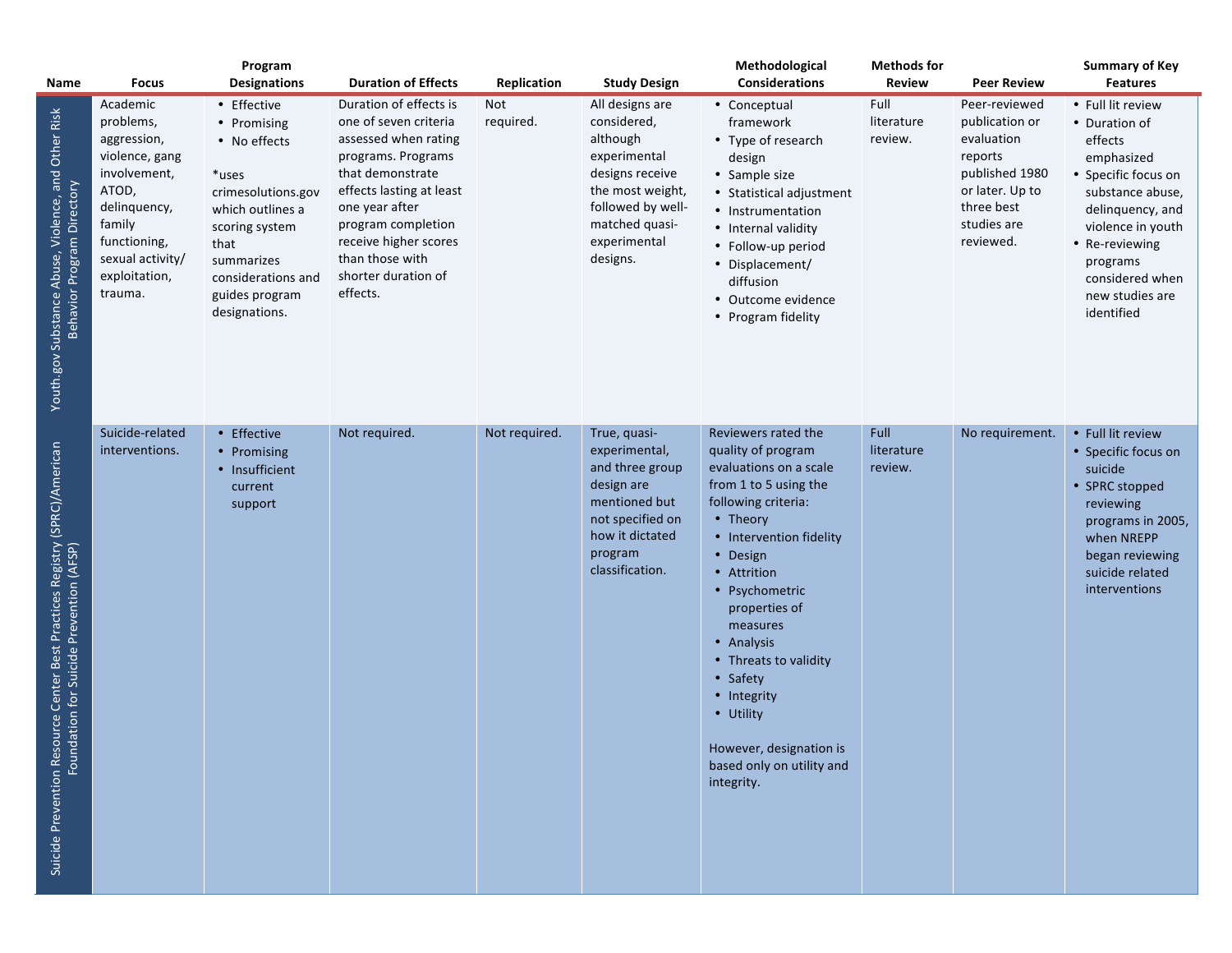| Name                                | <b>Focus</b>                                                                                                                                                     | Program<br><b>Designations</b>                                                                                                                                                           | <b>Duration of Effects</b>                                                                                                                                                                                              | Replication                                                                        | <b>Study Design</b>                                                                                                                              |           | Methodological<br><b>Considerations</b>                                                                                                                                                                                                                                           | <b>Methods for</b><br><b>Review</b>                            | <b>Peer Review</b>                                      | <b>Summary of Key</b><br><b>Features</b>                                                                                                                                                                                              |
|-------------------------------------|------------------------------------------------------------------------------------------------------------------------------------------------------------------|------------------------------------------------------------------------------------------------------------------------------------------------------------------------------------------|-------------------------------------------------------------------------------------------------------------------------------------------------------------------------------------------------------------------------|------------------------------------------------------------------------------------|--------------------------------------------------------------------------------------------------------------------------------------------------|-----------|-----------------------------------------------------------------------------------------------------------------------------------------------------------------------------------------------------------------------------------------------------------------------------------|----------------------------------------------------------------|---------------------------------------------------------|---------------------------------------------------------------------------------------------------------------------------------------------------------------------------------------------------------------------------------------|
| Top Tier Evidence Initiative        | K-12 social<br>interventions<br>focusing on<br>youth<br>development,<br>academic<br>outcomes, job<br>training, crime<br>prevention,<br>health, and<br>well-being | • Top Tier<br>• Near Top Tier                                                                                                                                                            | Top Tier and Near Top<br>Tier interventions<br>should "produce<br>sizeable, sustained<br>benefits to<br>participants."<br>However, no<br>information available<br>on a required time<br>frame of sustained<br>benefits. | External<br>replication<br>required for<br><b>Top Tier</b><br>designation<br>only. | Top Tier: RCT                                                                                                                                    | $\bullet$ | <b>Overall Study</b><br>Design<br>Equivalency of<br>Control and<br>intervention group<br>Outcome measures<br>Intervention effects                                                                                                                                                 | Nominations<br>are solicited.<br>Full<br>literature<br>review. | Published or<br>unpublished<br>RCT <sub>S</sub> .       | • Mission is to help<br>policy makers<br>identify top tier<br>interventions<br>• Develop short<br>case summaries<br>providing an<br>explanation of<br>the reasoning<br>used to review<br>evaluations<br>• Re-reviews not<br>mentioned |
| Promising Practices Network         | Child health,<br>school<br>readiness and<br>success, strong<br>families.                                                                                         | • Proven<br>• Promising<br>• Other (if<br>reviewed by<br>other<br>organizations)                                                                                                         | Not considered for<br>placements.                                                                                                                                                                                       | <b>Not</b><br>required.                                                            | Proven: RCT or<br>high-quality<br>quasi-<br>experiment.<br><b>Promising:</b><br>Weaker<br>quasi-<br>experiments.                                 |           | • Relevant outcomes<br>• Large effect size<br>• Statistical significance<br>• Quality control group<br>• Adequate sample size<br>• Proper<br>documentation                                                                                                                        | Full<br>literature<br>review.                                  | Any publicly<br>available<br>documentation.             | • Full lit review<br>• Comprehensive<br>reports<br>• Specific focus on<br>programs for<br>children and<br>families<br>PPN concluded in<br>June 2014; no<br>updates have<br>been made since                                            |
| aringhouse (WWC)<br>What Works Clea | Programs,<br>products,<br>practices, and<br>policies that<br>improve<br>outcomes in<br>education.                                                                | • Meets<br>Evidence<br>Standards w/o<br>Reservations<br>• Meets with<br>Reservations<br>• Does Not Meet<br>Evidence<br>Standards<br>* Several<br>secondary ratings<br>are also included. | No criteria for<br>duration of effects,<br>although such<br>information is typically<br>included in the<br>comprehensive<br>summaries of each<br>program.                                                               | Not<br>required.                                                                   | RCT or well-<br>matched quasi-<br>experiment in<br>order for<br>programs to<br>receive full<br>review. Only RCTs<br>can reach highest<br>rating. |           | • Study design (RCT or<br>not)<br>• Sample attrition<br>• Group comparability<br>• Baseline equivalence<br>• Quality of measures<br>• Confounding factors<br>*WWC includes<br>information on<br>numerous other<br>methodological<br>considerations in their<br>program summaries. | Full<br>literature<br>review.                                  | Includes<br>published and<br>unpublished<br>literature. | • Full lit<br>review<br>• Comprehensive<br>and very detailed<br>reports<br>provided for each<br>program<br>• Specific focus on<br>education<br>outcomes<br>• Re-review<br>process unknown                                             |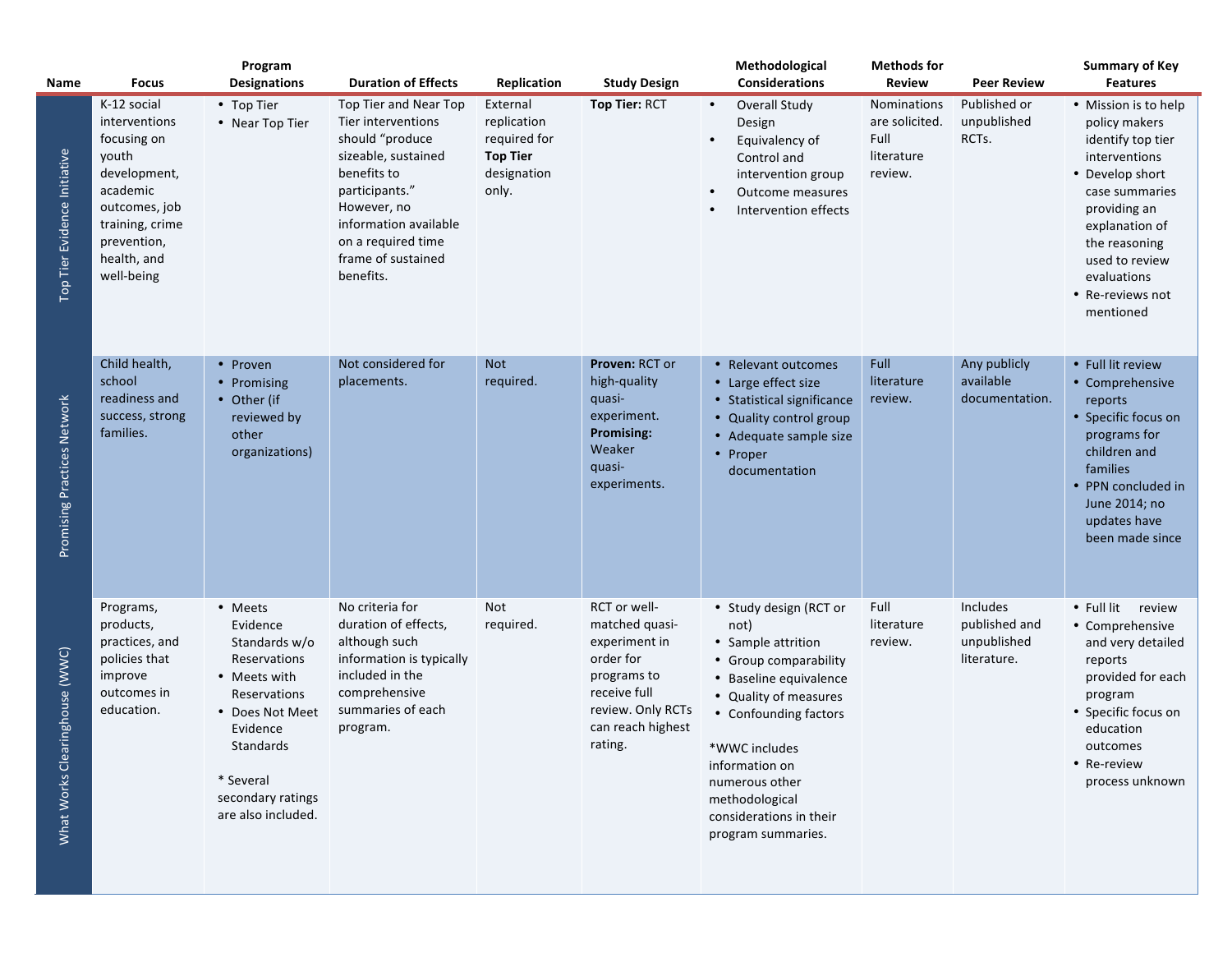| Name                                                     | <b>Focus</b>                                                                                                | Program<br><b>Designations</b>                                                                                                             | <b>Duration of Effects</b>                                                                           | Replication                                                           | <b>Study Design</b>                                                         | Methodological<br><b>Considerations</b>                                                                                                                                                        | <b>Methods for</b><br>Review                                                           | <b>Peer Review</b> | <b>Summary of Key</b><br><b>Features</b>                                                                                                                                                         |
|----------------------------------------------------------|-------------------------------------------------------------------------------------------------------------|--------------------------------------------------------------------------------------------------------------------------------------------|------------------------------------------------------------------------------------------------------|-----------------------------------------------------------------------|-----------------------------------------------------------------------------|------------------------------------------------------------------------------------------------------------------------------------------------------------------------------------------------|----------------------------------------------------------------------------------------|--------------------|--------------------------------------------------------------------------------------------------------------------------------------------------------------------------------------------------|
| Youth.gov Teen Pregnancy Prevention<br>Program Directory | Teen pregnancy<br>prevention, STD<br>prevention, and<br>prevention of<br>risky sexual<br>behaviors.         | Quality of<br>research rated as<br>high, moderate, or<br>low. Only<br>moderate and high<br>are considered for<br>"evidence-based"<br>list. | Noted, but not<br>required to be placed<br>on list.                                                  | Noted, but not<br>required to be<br>placed on list.                   | High quality: RCT<br><b>Moderate</b><br>quality:<br>Quasi-<br>experimental. | • Quantitative studies<br>only<br>• Conducted since<br>1989<br>• Acceptable attrition<br>rates<br>• Baseline equivalence<br>• No reassignment to<br>groups<br>• Limited confounding<br>factors | Full<br>literature<br>review,<br>including<br>searches for<br>unpublished<br>research. | No requirement.    | • Full lit review<br>• Summaries of<br>studies<br>• Specific focus on<br>teen pregnancy<br>and STD<br>prevention<br>Re-reviewing<br>programs<br>considered when<br>new studies are<br>identified |
| National Dropout Prevention<br>Center/Network            | School dropout<br>and graduation<br>outcomes.                                                               | Evidence rated as:<br>• Strong<br>• Moderate<br>• Limited<br>• Insufficient                                                                | Not considered for<br>placements.                                                                    | External<br>replication<br>required for<br><b>Strong</b><br>evidence. | Strong: RCT.<br>Moderate: Quasi-<br>experimental.                           | Programs must have<br>existed for at least three<br>years for Strong or<br>Moderate placement. In<br>addition, reviewers<br>consider quality of<br>research design.                            | Program<br>developers<br>submit all<br>materials<br>that are<br>reviewed.              | No requirement.    | • Submitted<br>materials only<br>• Replications<br>emphasized<br>• Specific focus on<br>school dropout<br>outcomes<br>• Re-reviews<br>conducted as<br>needed                                     |
| Child Trends What Works                                  | Out-of-school<br>social<br>interventions<br>that address a<br>wide variety of<br>youth-focused<br>outcomes. | None                                                                                                                                       | Not considered as a<br>criterion, although<br>duration of effects<br>may be noted in fact<br>sheets. | Not required.                                                         | RCT only.                                                                   | • Random assignment<br>• Intent to treat<br>analysis<br>• Post-test response<br>rates at least 50%                                                                                             | <b>Reviews</b><br>based on<br>nominations<br>$\bullet$                                 | No requirement.    | • Summaries of<br>individual<br>evaluations<br>Specific focus on<br>youth<br>programs<br>Re-reviews<br>conducted<br>through online<br>submissions                                                |